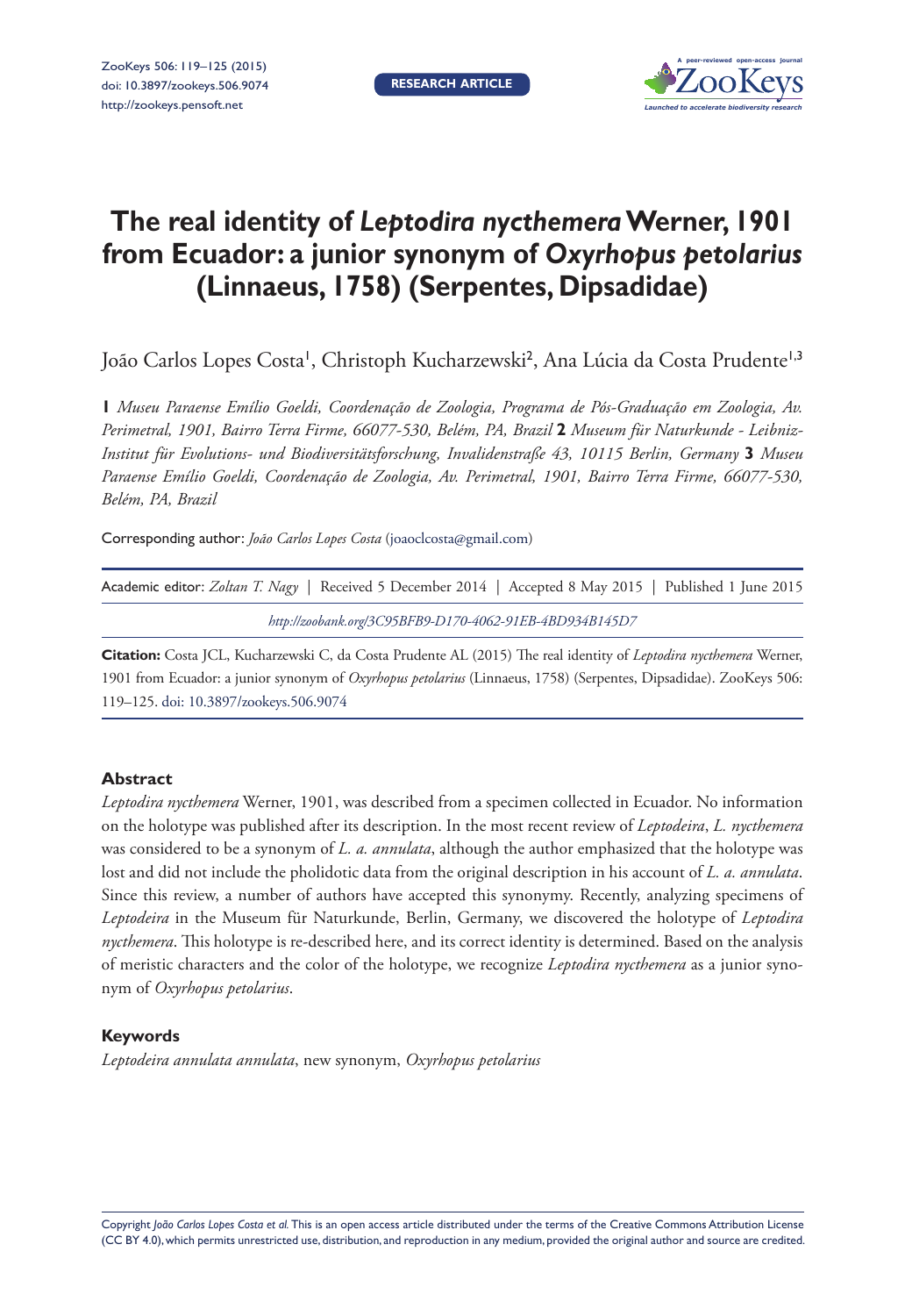#### **Introduction**

*Leptodira nycthemera* was described by Werner (1901), based on a specimen collected in Ecuador by the German entomologist Richard Haensch. However, this original description lacks sufficient information for the definition of the species. The exact type locality also remains unknown, given that Haensch and his companion Edmund Schmidt travelled through large parts of cis- and trans-Andean central Ecuador (Haensch 1903, Racheli and Racheli 2001, 2003).

Subsequently, Werner (1913) described *Leptodira dunckeri* without defining a precise locality, which might be Mexico or Venezuela, and presented a key to the species of the genus that included *L*. *nycthemera*. Müller (1923) described *Leptodira weiseri* from Argentina, which differed from *L. nycthemera* by having a subocular scale, reduced number of ventral and subcaudal scales, in addition to a very distinctive color pattern. *L. weiseri* was subsequently considered to be a synonym of *Oxyrhopus rhombifer bachmanni* (Weyenberg, 1876) by Bailey (1970). Werner (1924) presented the second part of a survey of the snakes of the family Colubridae, including identification keys. As a valid species, *Leptodira nycthemera* is distinguished from all other Neotropical *Leptodira* taxa by the presence of an undivided anal scute.

Amaral (1930a) redefined *Leptodira dunckeri*, *L*. *nycthemera*, and *L*. *weiseri* as synonyms of *Leptodeira annulata*. However, while recognizing *Leptodira dunckeri* and *L*. *weiseri* as junior synonyms of *Leptodeira annulata annulata* (Linnaeus, 1758), Amaral (1930b) did not refer specifically to *L*. *nycthemera*.

In a review of the *Leptodeira* species of North America, Dunn (1936) presented a list of synonyms of *L. a. annulata*, in which *L. nycthemera* was not mentioned, referring only to *L. dunckeri* as a junior synonym of *Leptodeira septentrionalis maculata* (Hallowell, 1861). Taylor (1938), revising *Leptodeira* from Mexico, did not mention *L. nycthemera*, but recognized *L. dunckeri* as a valid species.

The name *L. nycthemera* reappeared in the most recent review of *Leptodeira*, presented by Duellman (1958). In this case, *L. nycthemera* was considered to be a junior synonym of *L. a. annulata*, although the author emphasized the fact that the holotype had been lost, and the pholidotic data from the original description were not included in the account of *L. a. annulata*. Subsequently, a number of authors (Peters 1960, Peters and Orejas-Miranda 1970, Kornacker 1999, Wallach et al. 2014) accepted the synonymy of *L. nycthemera*, even though no further information on the locality of the specimen or the morphological characteristics of the taxon have been provided, until now.

Recently, we discovered the *Leptodira nycthemera* holotype during the analysis of the *Leptodeira* specimens at the Museum für Naturkunde in Berlin, Germany. This specimen is redescribed here, and its taxonomic status is determined.

#### **Material and methods**

Measurements of the specimens are presented in millimeters, and were taken with a digital caliper and flexible ruler. The measurements of the head and cephalic scales have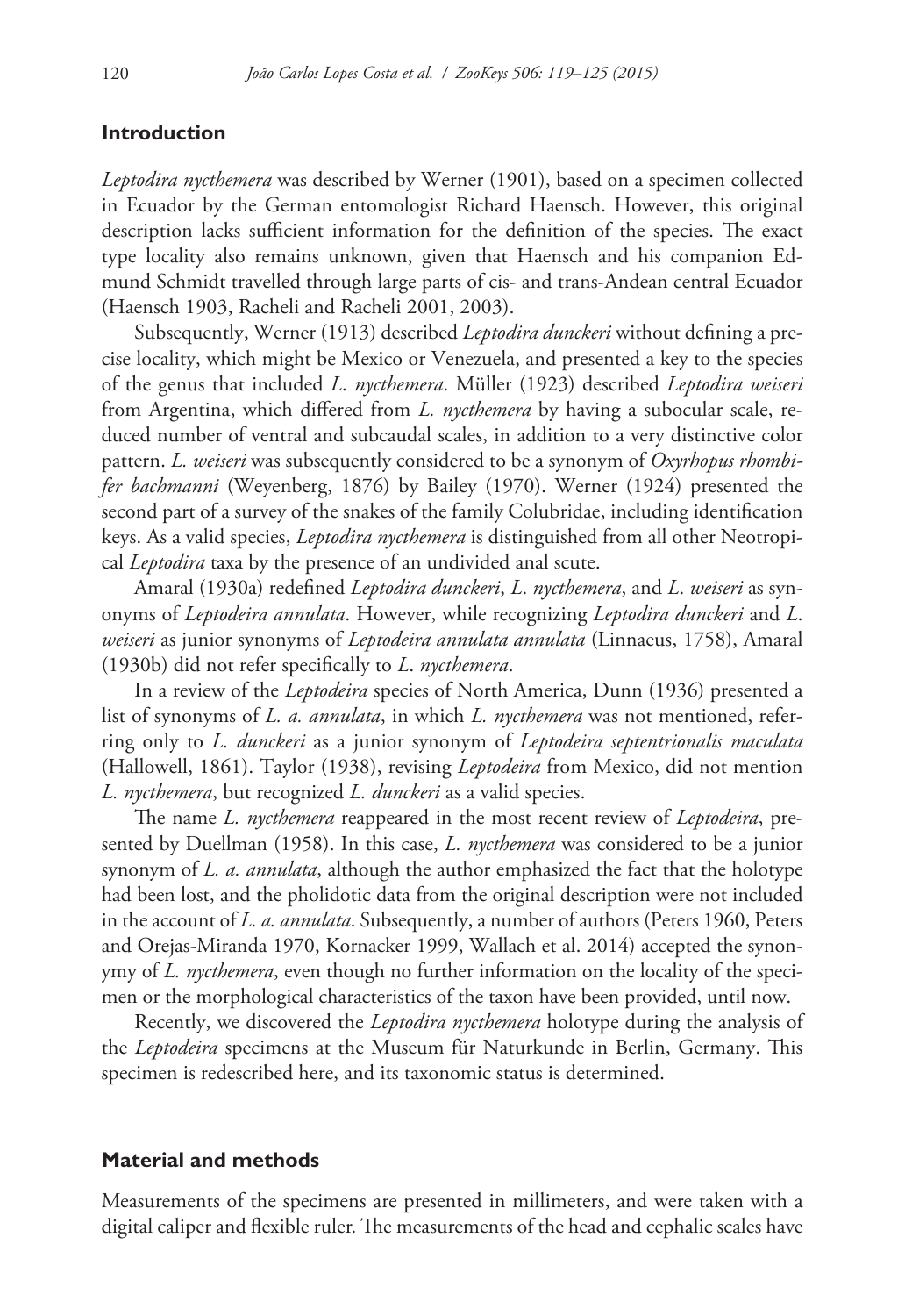a precision of 0.1 mm, and those of the SVL and tail, a precision of 1 mm. The head length was defined as the distance between the rostral and the angle of the jaws. Head width is the widest point of the head at the level of the temporal scales.

The cephalic scales were counted on both sides (right/left) of the head and body (Peters 1964). Scales were measured based on the largest dimensions of the visible portion. Ventral scales were counted according to Dowling (1951a) and the formula for the reduction of the dorsal scale row was based on Dowling (1951b). We determined the sex of the specimen by the presence or absence of a hemipenis, inspected visually through a ventral incision at the base of the tail.

## **Results**

The type specimen of *Leptodira nycthemera* Werner, 1901, is currently housed in the Museum für Naturkunde in Berlin, Germany, under catalog number ZMB 16596.

**Redescription**: The holotype is a juvenile female (Figure 1) as indicated by the presence of a distinctly recognizable umbilicar scar on ventral scales 174–175. The specimen is in a good state of preservation, with the following characters: **Folidosis**: loreal approximately twice as long as high; internasals approximately half the length of the prefrontals; frontal longer than wide; parietals longer than wide; preoculars 1 / 1, in contact with frontal; postoculars 2 / 2; supralabials 8 / 8, the fourth and fifth in contact with the orbit, sixth and seventh of approximately the same size; temporals 2 + 3 / 2 + 3; infralabials 10 / 10 [a lesion on left side of infralabial region did not affect the count of this character], first to fifth in contact with the anterior genials, fifth and sixth in contact with the posterior genials; two pairs of genials of nearly the same size; dorsal scales smooth, apical pits absent, 19 / 19 / 17 dorsal rows, reduction by fusion of dorsal scale rows  $3 + 4$ , according to the formula:

$$
19\frac{3+4(140)}{3+4(140)}
$$
 17 (205);

vertebral row not enlarged; 2 preventrals + 205 ventrals; anal scute undivided; 101 / 101 subcaudals + terminal spine. **Morphometric data**: Snout-vent length (SVL) = 200 mm; tail length = 64 mm; head length = 10.7 mm; head width = 6.6 mm; head height = 3.7 mm; horizontal eye diameter = 1.75 mm; distance from anterior margin of eye to nostril = 2.5 mm; frontal length =  $3.4$  mm; frontal width =  $3.1$  mm; parietal length = 4.2 mm; parietal width = 3.2 mm; anterior genials= 2.6 mm; posterior genials= 2.3 mm. **Proportions**: Ratio of tail length to total length = 32.5 %; ratio of head length to SVL= 5.35 %. **Color pattern in preservative:** The head is somewhat discolored but it is still possible to observe a dark area, as mentioned in the original description, which forms a hood covering the rostral, internasal, pre-frontal, frontal, and parietal scales; symphyseal and infralabials gray; occipital area white, starting at the supralabials, through the margins of the posterior parietal, and all occipitals; well preserved coloration of the body and tail, with clearly visible pigmentation, body with dark (black) bands, which extend to the edge of the ventral scales and are separated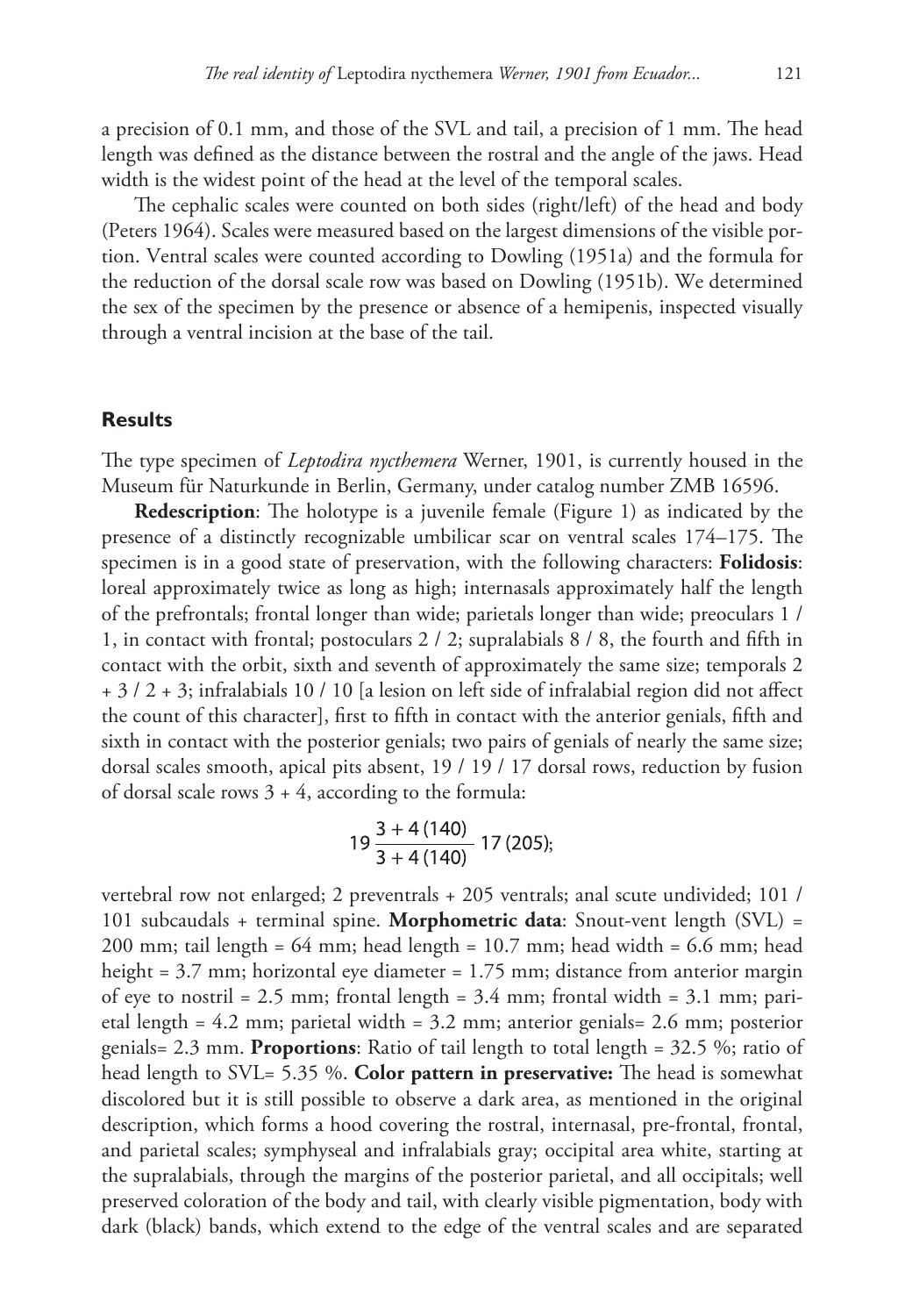

**Figure 1.** Holotype of *Leptodira nycthemera* Werner, 1901 (ZMB 16596). **A** dorsal view of the body **B** ventral view of the body **C** dorsal view of the head **D** ventral view of the head **E** right lateral view of the head, and **F** left lateral view of the head. Scale bar: 10 mm (**A, B**), 2.5 mm (**C–F**).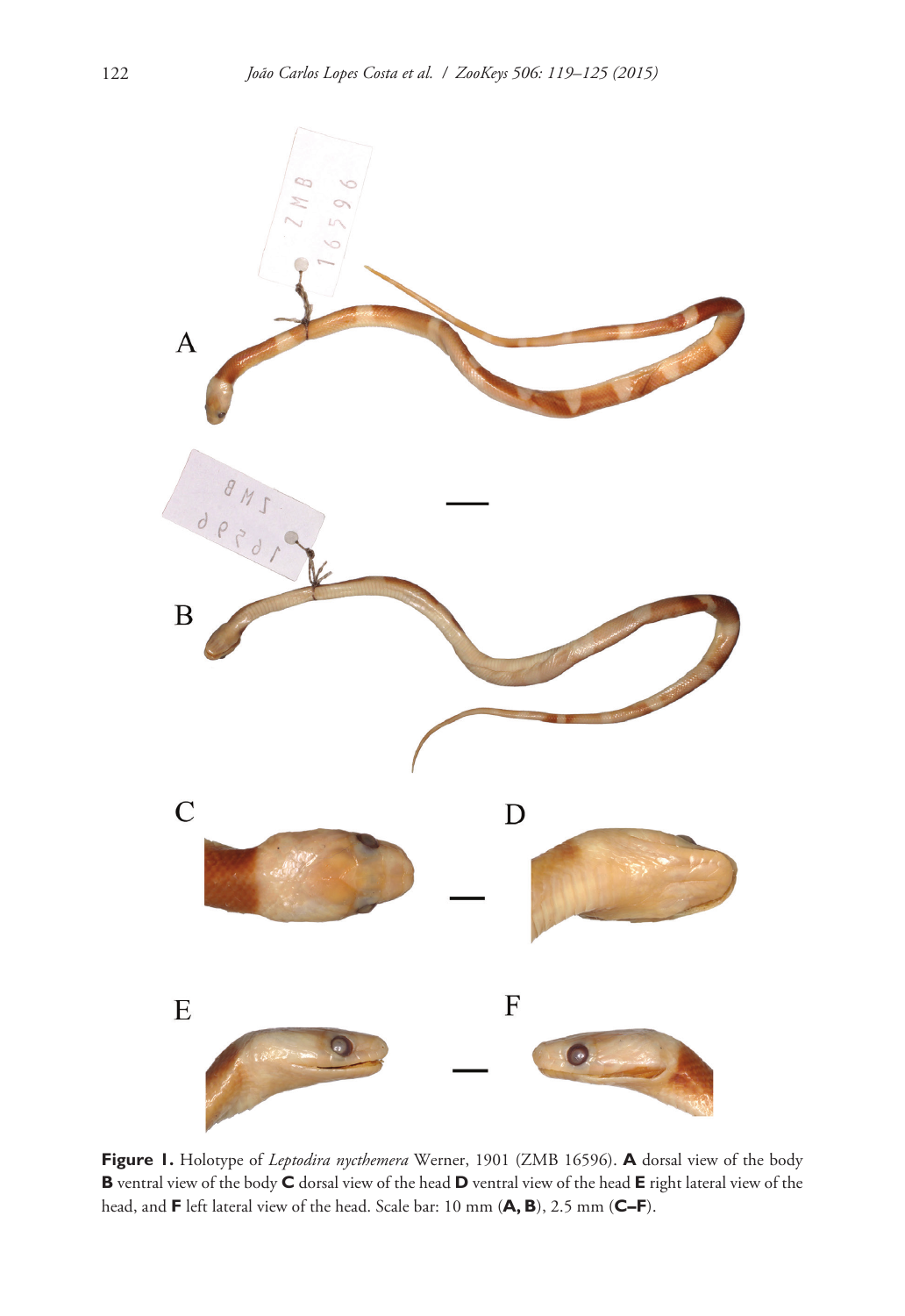by light (white) bands; a pattern comprised of  $12 + \frac{1}{2}$  black bands on the body and 6  $+$  ½ on the tail, the bands merge starting at the fourth dorsal blotch forming a zigzag pattern, the dark bands are longer on the anterior portion of the body, and the three first are 19, 17, and 16 scales long on the vertebral line, respectively; ventrals and subcaudals scales are lightly colored (cream in preservative).

## **Discussion**

The holotype presents the typical characters of species of the genus *Oxyrhopus* (Bailey 1970, Duellman 1958, 1978, Peters 1960, Savage 2002, Lynch 2009), including: (i) the absence of apical pits (*vs.* two in *Leptodeira*), (ii)  $2 + 3$  temporal scales (*vs.*  $1 + 2$  in *Leptodeira*), (iii) undivided anal scute (*vs.* divided in *Leptodeira*), (iv) lateral reduction of the dorsal scale rows (*vs.* vertebral or paravertebral reduction in *Leptodeira*), (v) black banding pattern that reaches the ventral scales (*vs* small saddle-shaped or ovoid blotches, reaching only the sixth or seventh dorsal row in the *Leptodeira* specimens from Ecuador). This diagnosis allowed us to exclude *L. nycthemera* from the genus *Leptodeira*.

The only species of *Oxyrhopus* from Ecuador that has the same color pattern and pholidosis as *L*. *nycthemera* is *Oxyrhopus petolarius* (Linnaeus, 1758). A number of characters of the holotype are consistent with or within the range of the data presented for female *O*. *petolarius* by Duellman (1978) and Lynch (2009). These are (i) the high number of ventrals (191–225) and subcaudals (77–112), (ii) the number of bands on the body  $(11 \frac{1}{2} - 13 \frac{1}{2})$ , (iii) preocular contacting the frontal, and (iv) juvenile individuals of *O. petolarius* (< 300 mm body length) have a black head, white occipital region, black bands on the body wider than the light ones, and dislocated black bands in the dorsal midline, adjacent to the middle of the body, forming a zigzag pattern.

Based on the analysis of meristic characters and the color pattern of the redescribed holotype, we recognize *Leptodira nycthemera* as a junior synonym of *Oxyrhopus petolarius*. *Oxyrhopus petolarius* has the most ample geographic distribution of the species of the genus, occurring from Veracruz, on the Atlantic slope of Mexico, and the Pacific slope of Costa Rica, through Central America, to western Equator, and throughout northern South America, including Bolivia, Brazil, Ecuador, and Peru (Savage 2002). Due to this wide distribution and the morphological variation found in *O*. *petolarius*, three subspecies are recognized – *O. p. digitalis*, *O. p. petolarius*, and *O. p. sebae*. These forms are differentiated by the number of dorsal blotches on the body, length of light bands on the posterior region of the body, and by the contact between postocular and frontal scales (Bailey 1970). However, Lynch (2009) identified inconsistencies in these characters, recognizing the need for more systematic studies of this geographical variation in order to elucidate the status of these taxa. For this reason, we have chosen to allocate *L. nycthemera* only to the species level.

The taxonomy of *O. petolarius* is also subject to some controversy (see Savage 2011). Because of this, we have opted to follow Savage (2011) in using *Oxyrhopus petolarius* as the valid species name, rather than *O. petola*.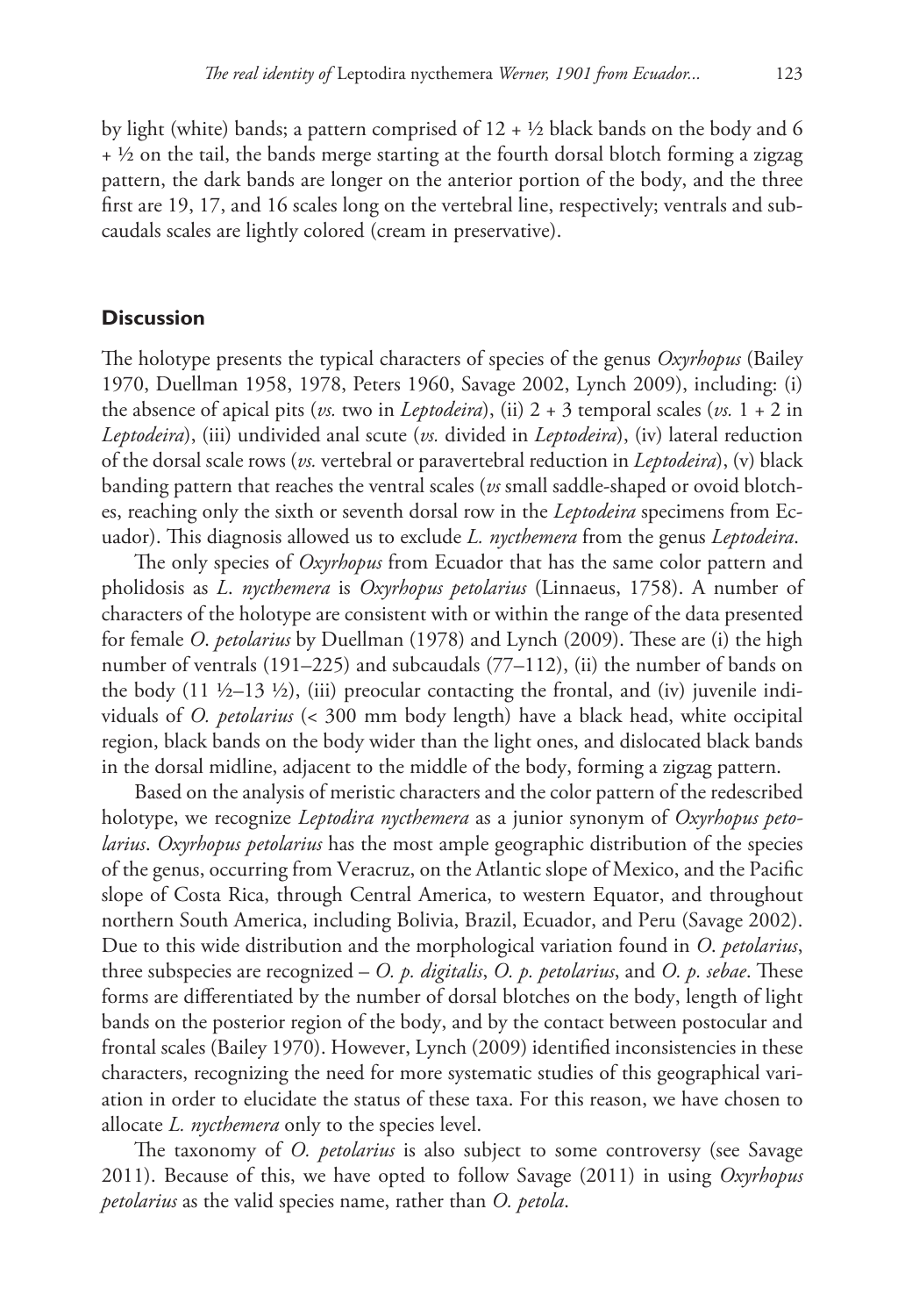# **Acknowledgments**

We thank D. T. Feitosa and M. G. Pires, for providing information on the holotypes, J. F. Sarmento for helping with the herpetology collection at the Museu Emilio Goeldi, and F. Tillack, curator of the Herpetology Collection at the Museum of Natural History Leibniz, Institute for Research on Evolution and Biodiversity at the Humboldt University of Berlin, for the photographs. We are very grateful for the careful reviews of two anonymous referees. We are also grateful to Isabela Brcko for helpful suggestions on this manuscript. We thank S. Ferrari for improving the English writing. J. C. L. C. is supported by stipends from Conselho Nacional de Desenvolvimento Científico e Tecnológico (CNPq, process number PROTAX 140142/2011-8), and his research and that of A. Prudente is supported by CNPq (process number PROTAX 562171/2010–0; Pq 308950/2011-9; 305475/2014-2).

## **References**

- Amaral A (1930a) Estudos sobre ophidios neotropicos. XVII. Valor systematico de varias formas de ophidios neotropicos. Memórias do Instituto Butantan 4(1929): 32–68.
- Amaral A (1930b) Estudos sobre ophidios neotropicos. XVIII. Lista remissiva dos ophidios da região neotropica. Memórias do Instituto Butantan 4(1929): 129–271.
- Bailey JR (1970) *Oxyrhopus*. In: Peters JA, Orejas-Miranda B (Eds) Catalogue of the Neotropical Squamata. Part I. Snakes. Smithsonian Institution Press, Washington, 229–235.
- Dowling HG (1951a) A proposed standard system of counting ventrals in snakes. British Journal of Herpetology 1(5): 97–99.
- Dowling HG (1951b) A proposed method of expressing scale reductions in snakes. Copeia 1951(2): 131–134. [doi: 10.2307/1437542](http://dx.doi.org/10.2307/1437542)
- Duellman WE (1958) A monographic study of the colubrid snake genus *Leptodeira*. Bulletin of American Museum of Natural History 114: 1–152.
- Duellman WE (1978) The biology of an Equatorial Herpetofauna of Amazonian Ecuador. Miscellaneous publication - University of Kansas, Museum of Natural History 65: 1–352.
- Dunn EM (1936) Notes on North American *Leptodeira*. Proceedings of the National Academy of Science of the United States of America 22: 689–698. [doi: 10.1073/pnas.22.12.689](http://dx.doi.org/10.1073/pnas.22.12.689)
- Hallowell E (1861) Report upon the Reptilia of the North Pacific Exploring Expedition, under command of Capt. John Rogers, U. S. N. Proceedings of The Academy of Natural Sciences of Philadelphia 12(1860): 480–510.
- Haensch R (1903) Kurzer Bericht über die entomol. Ergebnisse meiner Ecuador-Reise. Berliner Entomologische Zeitschrift 48(3): 149–156. [doi: 10.1002/mmnd.19030480304](http://dx.doi.org/10.1002/mmnd.19030480304)
- Kornacker PM (1999) Checklist and key to the snakes of Venezuela. Pako-Verlag, Rheinbach, Germany, 270 pp.
- Linnaeus C (1758) Systema naturae per regna tria naturae, secundum classes, ordines, genera, species, cum characteribus, differentiis, synonymis, locis. Tomus I. Editio decima, reformata. Laurentii Salvii, Holmiae, 824 pp.